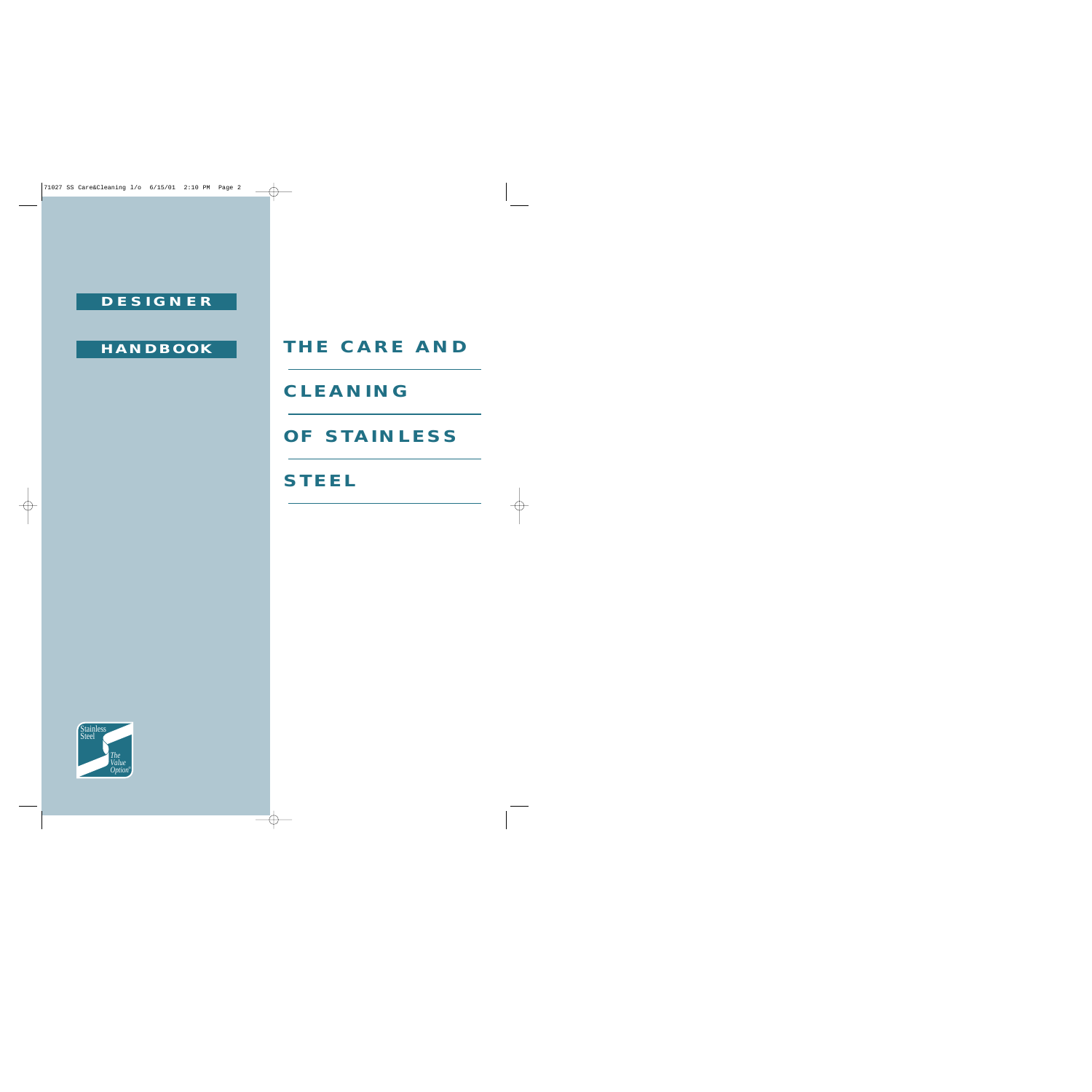## **TABLE OF CONTENTS**

#### **Acknowledgments**

*The Specialty Steel Industry of North America (SSINA) acknowledges that this new handbook contains information originally published by the Committee of Stainless Steel Producers, American Iron and Steel Institute, which no longer exists. Current SSINA member companies were represented on that committee.*

*The SSINA wishes to acknowledge the contributions of the Nickel Development Institute and its consultant, Technical Marketing Resources (Pittsburgh, PA) for help in preparing the contents of this handbook.*

The Specialty Steel Industry of the North America (SSINA) and the individual companies it represents have made every effort to ensure that the information presented in this handbook is technically correct. However, neither the SSINA nor its member companies warrants the accuracy of the information contained in this handbook or its suitability for any general and specific use. The SSINA assumes no liability or responsibility of any kind in connection with the use of this information. The reader is advised that the material contained herein should not be used or relied on for any specific or general applications without first securing competent advice.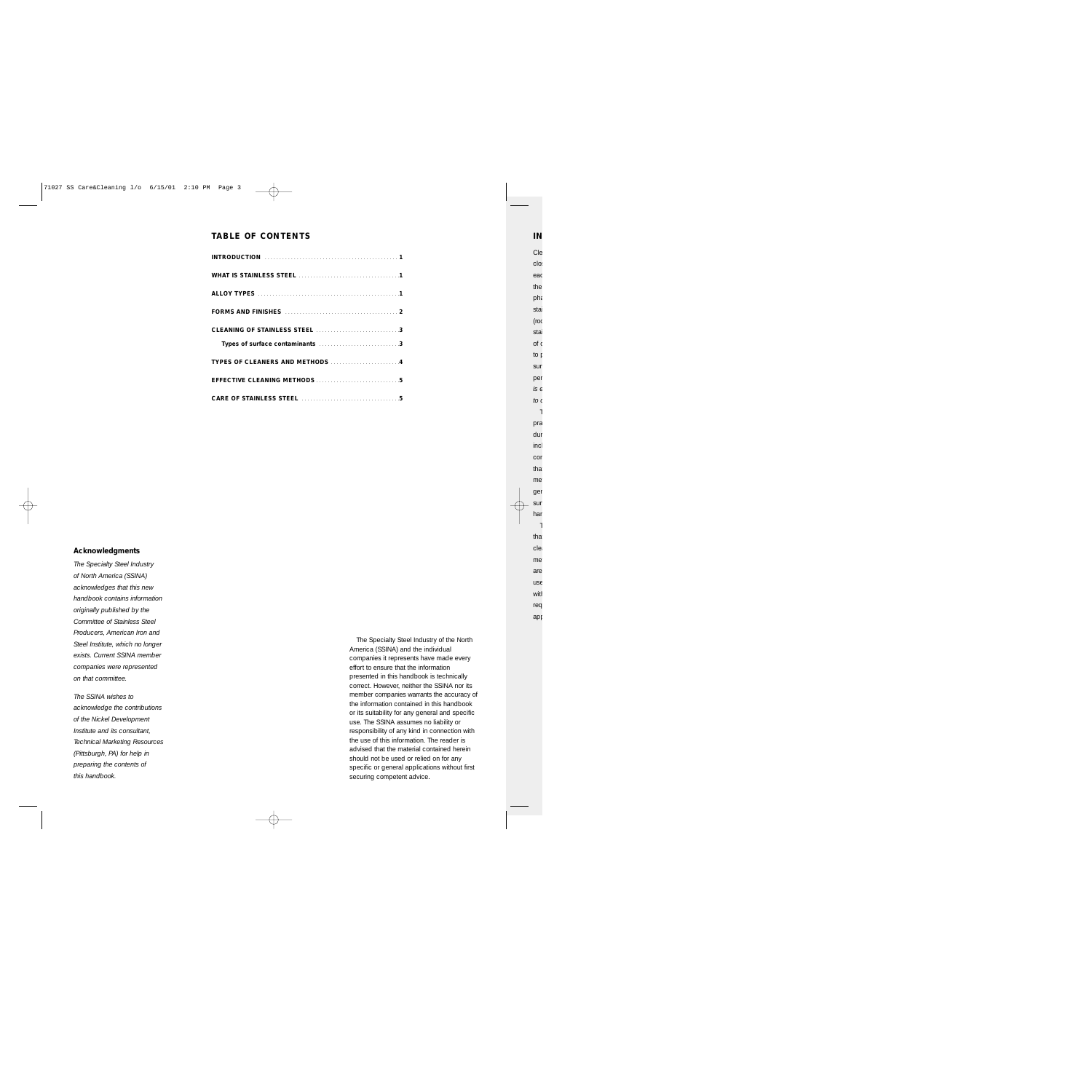### **INTRODUCTION**

Cleanliness and stainless steel are closely related and, in many applications, each is dependent upon the other. In the handling of food, chemicals, pharmaceuticals and in the use of stainless steel as a construction material (roofs, wall panels, entry ways, signs, etc.), stainless steel provides the degree of corrosion resistance that is necessary to prevent product contamination or surface rusting. However, stainless steel performs best when clean — *cleanliness is essential for maximum resistance to corrosion*.

This handbook describes various practices for cleaning stainless steel during manufacture and in use. This includes methods for removing free-iron contamination on stainless steel surfaces that may have been picked up from metalworking tools; and for removing general accumulation of dirt, grime and surface stains that occur during normal handling and exposure to the elements.

The reader should keep in mind that there are few specific rules for a cleaning procedure. Accordingly, the methods discussed in this handbook are suggestions. Each manufacturer or user, after obtaining competent advice with respect to their individual requirements, should select methods appropriate to those requirements.

## **WHAT IS STAINLESS STEEL**

Stainless steel is not a single alloy, but rather the name applies to a group of iron-based alloys containing a minimum 10.5% chromium. Other elements are added and the chromium content increased to improve the corrosion resistance and heat resisting properties, enhance mechanical properties, and/or improve fabricating characteristics. There are over 50 stainless steel grades that were originally recognized by the American Iron and Steel Institute (AISI). Three general classifications are used to identify stainless steel. They are:

**1)** Metallurgical structure.

**2)** The AISI numbering system (200, 300 and 400 series numbers).

**3)** The Unified Numbering System, which was developed by the American Society for Testing Materials (ASTM) and the Society of Automotive Engineers (SAE) to apply to all commercial metals and alloys.

The various types of stainless steel are detailed in a designer handbook, "Design Guidelines for the Selection and Use of Stainless Steel," available from the Specialty Steel Industry of North America (SSINA). Several other publications are also available, including: "Stainless Steel Fabrication," "Stainless Steel Fasteners," "Stainless Steel Finishes," "Stainless Steel Specifications," and "Stainless Steel Architectural Facts," to mention a few.

## **ALLOY TYPES**

**304** is the basic chromium-nickel austenitic stainless steel and has been found suitable for a wide range of applications. It is the most readily available in a variety of product forms. This grade is easy to form and fabricate with excellent resistance to corrosion.

**304L** is the low carbon version of 304. It is sometimes specified where extensive welding will be done.

**316** offers more corrosion-resistance through the addition of molybdenum. This grade is desirable where the possibility of severe corrosion exists, such as heavy industrial atmospheres and marine environments.

**316L** is the low carbon version of 316.

**430** is a straight chromium ferritic stainless steel with lower corrosion resistance than the 300 series. It is principally employed for interior use.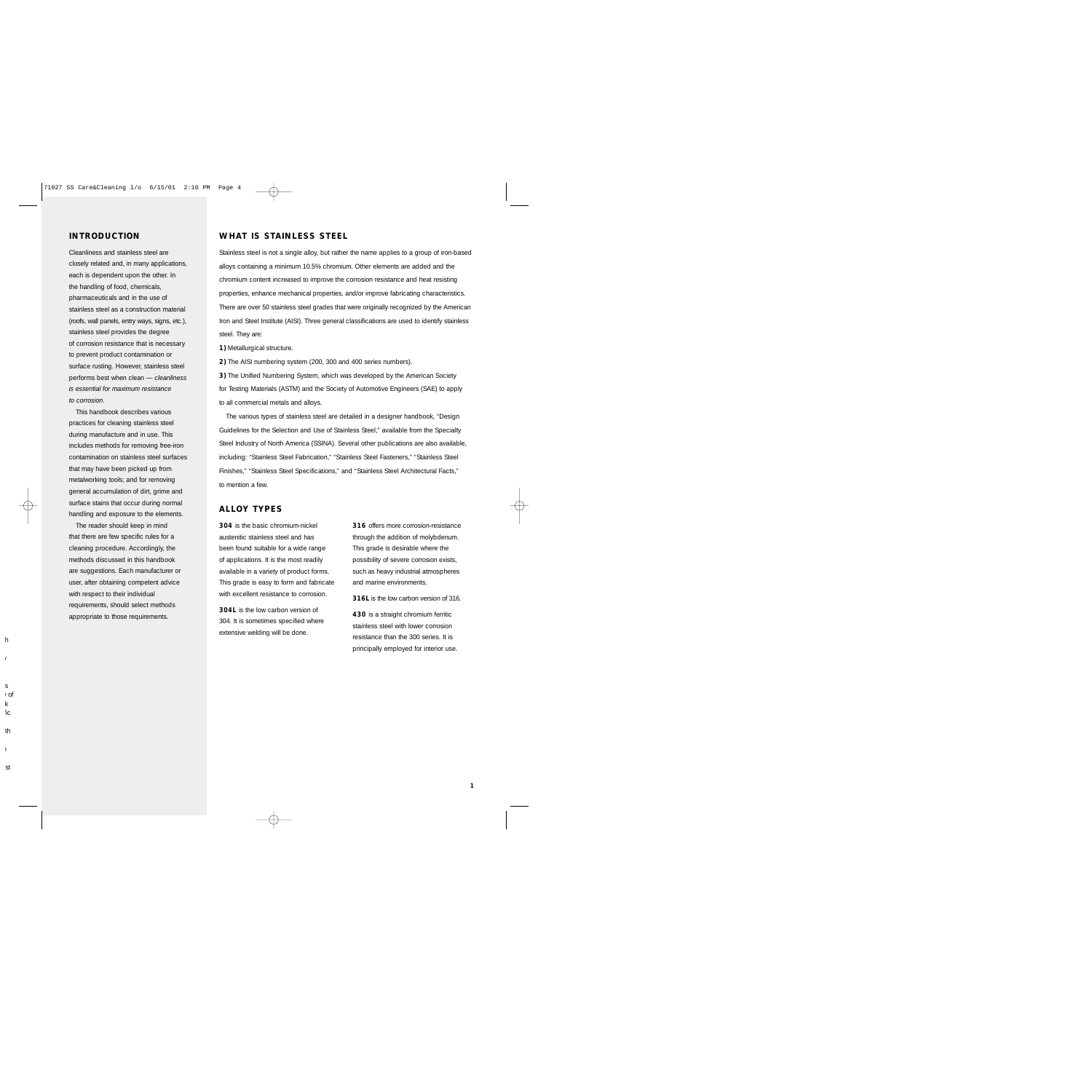## **FORMS AND FINISHES**

Sheet, strip, plate, and bar forms are shown in Table 1. Sheet finishes are shown in Table 2. Bar product conditions and finishes are shown in Table 3; Plate is shown in Table 4.

In addition to the common mill and polished finishes, there are numerous special finishes used for architectural applications. Some of the more delicate finishes require special precautions when cleaning and the advice of the supplier should be obtained.

The most common special finishes are shown in Table 5.

#### Table 1 **CLASSIFICATION OF STAINLESS STEEL PRODUCT FORMS**

| Item             | <b>Description</b>                                                                                                                                                           | <b>Dimensions</b><br><b>Thickness</b>        | Width                                    | Diameter or Size     |
|------------------|------------------------------------------------------------------------------------------------------------------------------------------------------------------------------|----------------------------------------------|------------------------------------------|----------------------|
| <b>Sheet</b>     | Coil and cut lengths:<br>Mill finishes Nos. 1, 2D & 2B<br>Pol. finishes Nos. 3, 4, 6, 7 & 8                                                                                  | under 3/16" (4.76mm)<br>under 3/16" (4.76mm) | 24" (609.6mm) & over<br>all widths       |                      |
| <b>Strip</b>     | Cold finished, coils or cut lengths<br>Pol. finishes Nos. 3, 4, 6, 7 & 8                                                                                                     | under 3/16" (4.76mm)<br>under 3/16" (4.76mm) | under 24" (609.6mm)<br>all widths        |                      |
| Plate            | Flat rolled or forged                                                                                                                                                        | 3/16" (4.76mm) & over                        | over 10" (254mm)                         |                      |
| Bar              | Hot finished rounds, squares,<br>octagons and hexagons                                                                                                                       |                                              |                                          | 1/4" (6.35mm) & over |
|                  | Hot finished flats                                                                                                                                                           | 1/8" (3.18mm) to<br>8" (203mm) incl.         | $1/4$ " (6.35mm) to<br>10" (254mm) incl. |                      |
|                  | Cold finished rounds, squares,<br>octagons and hexagons                                                                                                                      |                                              |                                          | over 1/8" (3.18mm)   |
|                  | Cold finished flats                                                                                                                                                          | 1/8" (3.18mm) to<br>4 1/2" (114mm)           | 3/8" (9.53mm) to<br>4 1/2" (114mm)       |                      |
| Wire             | Cold finishes only: (in coil)<br>Round, square, octagon,<br>hexagon, and flat wire                                                                                           | under 3/16" (4.76mm)                         | under 3/8" (9.53mm)                      |                      |
| Pipe &<br>Tubing | Several different classifications, with differing specifications, are available. For information on standard<br>sizes, consult your local Steel Service Center or the SSINA. |                                              |                                          |                      |
|                  | Extrusions Not considered "standard" shapes, but of potentially wide interest. Currently limited in size to<br>approximately 6 1/2" (165.1mm) diameter, or structurals.      |                                              |                                          |                      |

#### Table 2 **STANDARD MECHANICAL SHEET FINISHES**

#### *Unpolished or Rolled Finishes:*

- No. 1 A rough, dull surface which results from hot rolling to the specified thickness followed by annealing and descaling.
- No. 2D A dull finish which results from cold rolling followed by annealing and descaling, and may perhaps get a light roll pass through unpolished rolls. A 2D finish is used where appearance is not of primary concern.
- No. 2B A bright, cold-rolled finish resulting in the same manner as No. 2D finish, except that the annealed and descaled sheet receives a final light roll pass through polished rolls. This is the general-purpose cold-rolled finish that can be used as is or as a preliminary step to polishing.

#### *Polished Finishes:*

- No. 3 An intermediate polish surface obtained by finishing with a 100-grit abrasive. Generally used where a semifinished polished surface is required. A No. 3 usually receives additional polishing during fabrication.
- No. 4 A polished surface obtained by finishing with a 120-150 mesh abrasive, following initial grinding with coarser abrasives. This is a general-purpose bright finish with a visible "grain" which prevents mirror reflection.
- No. 6 A dull satin finish having lower reflectivity than No. 4 finish in a medium of abrasive and oil. It is used for architectural applications and ornamentation where a higher luster is undesirable, and to contrast with brighter finishes.
- No. 7 A highly reflective finish that is obtained by buffing finely ground surfaces but not to the extent of completely removing the "grit" lines. It is used chiefly for architectural and ornamental purposes.
- No. 8 The most reflective surface obtained by polishing with successively finer abrasives and buffing extensively until all grit lines from preliminary grinding operations are removed. It is used for applications such as mirrors and reflectors.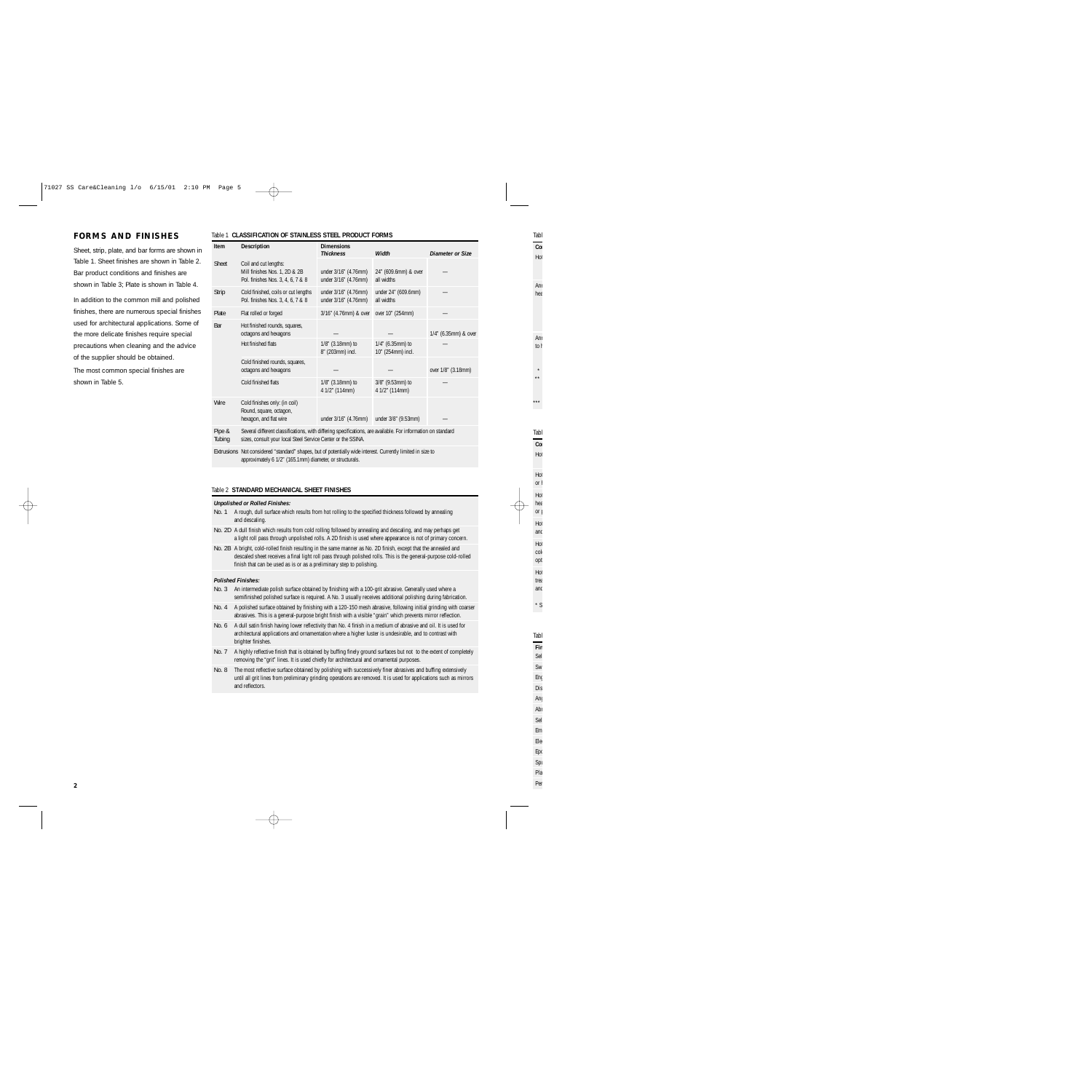#### Table 3 **CONDITIONS & FINISHES FOR BAR**

| Conditions                                              | Surface Finishes*                                                                                                                                                                             |  |
|---------------------------------------------------------|-----------------------------------------------------------------------------------------------------------------------------------------------------------------------------------------------|--|
| Hot worked only                                         | (a) Scale not removed (excluding spot conditioning)<br>(b) Rough turned**<br>(c) Pickled or blast cleaned and pickled                                                                         |  |
| Annealed or otherwise<br>heat treated                   | (a) Scale not removed (excluding spot conditioning)<br>(b) Rough turned<br>(c) Pickled or blast cleaned and pickled<br>(d) Cold drawn or cold rolled<br>(e) Centerless ground<br>(f) Polished |  |
| Annealed and cold worked<br>to high tensile strength*** | (d) Cold drawn or cold rolled<br>(e) Centerless ground<br>(f) Polished                                                                                                                        |  |

\* Surface finishes (b), (e) and (f) are applicable to round bars only.

\*\* Bars of the 4xx series stainless steels which are highly hardenable, such as Types 414, 420, 420F, 431, 440A, 440B and 440C, are annealed before rough turning. Other hardenable grades, such as Types 403, 410, 416 and 416Se, may also require annealing depending on their composition and size.

\*\*\* Produced in Types 302, 303Se, 304 and 316.

### Table 4 **CONDITIONS & FINISHES FOR PLATE**

| <b>Condition and Finish</b>                                                                    | <b>Description and Remarks</b>                                                                                                                   |  |  |
|------------------------------------------------------------------------------------------------|--------------------------------------------------------------------------------------------------------------------------------------------------|--|--|
| Hot rolled                                                                                     | Scale not removed. Not heat treated.<br>Plates not recommended for final use in this condition.*                                                 |  |  |
| Hot rolled, annealed<br>or heat treated                                                        | Scale not removed. Use of plates in this condition is generally confined<br>to heat resisting applications. Scale impairs corrosion resistance.* |  |  |
| Hot rolled, annealed or<br>heat treated, blast cleaned<br>or pickled                           | Condition and finish commonly preferred for corrosion resisting and<br>most heat resisting applications.                                         |  |  |
| Hot rolled, annealed, descaled<br>and temper passed                                            | Smoother finish for specialized applications.                                                                                                    |  |  |
| Hot rolled, annealed, descaled<br>cold rolled, annealed, descaled,<br>optionally temper passed | Smooth finish with greater freedom from surface imperfections<br>than the above.                                                                 |  |  |
| Hot rolled, annealed or heat<br>treated, surface cleaned<br>and polished                       | Polished finishes: refer to Table 2.                                                                                                             |  |  |

\* Surface inspection is not practicable on plates which have not been pickled or otherwise descaled.

#### Table 5 **SPECIAL STAINLESS STEEL FINISHES**

| Finish              | Description                                                                              | removed, others may require specific          |  |
|---------------------|------------------------------------------------------------------------------------------|-----------------------------------------------|--|
| Selective Polishing | Selective polishing of unprotected areas to produce patterns                             | cleaners for effective removal. It may be     |  |
| Swirl               | Swirl patterns obtained with grinding wheels or stainless steel wire brushes             | necessary to identify the contaminate or      |  |
| Engine Turn         | Rings, circles, or overlapping circles created with a CNC-operated machine               | experiment with various cleaners.             |  |
| <b>Distressed</b>   | Random scratch pattern covering entire surface                                           | Frequently, warm water with or without a      |  |
| Angel Hair          | Finer random scratch pattern                                                             | gentle detergent is sufficient. Next in order |  |
| Abrasive Blast      | Matte, uniform, blast media choice determines appearance                                 |                                               |  |
| Selective Etching   | Etching of selected surface areas to obtain a pattern                                    | are mild non-scratching abrasive powders      |  |
| Embossing           | Raised patterns pressed into the stainless by rolling                                    | such as typical household cleaners. These     |  |
| Electrochemical     | Applied to cut sheets, numerous colors (also called INCO or light interference coloring) | can be used with warm water, bristle          |  |
| Epoxy Paint         | Applied to coils, full range of colors                                                   | brushes, sponges, or clean cloths.            |  |
| Sputtering          | Thin layer of a colored material applied to surface                                      |                                               |  |
| Plating             | Electroplating with colored and/or precious metals                                       |                                               |  |
| Perforated Designs  | Simple or elaborate patterns                                                             |                                               |  |

## **CLEANING OF STAINLESS STEEL**

Stainless steels need to be cleaned for aesthetic considerations and to preserve corrosion resistance. Stainless steel is protected from corroson by a thin layer of chromium oxide. Oxygen from the atmosphere combines with the chromium in the stainless steel to form this passive chromium oxide film that protects from further corrosion. Any contamination of the surface by dirt, or other material, hinders this passivation process and traps corrosive agents, reducing corrosion protection. Thus, some form of routine cleaning is necessary to preserve the appearance and integrity of the surface. Stainless steels are easily cleaned by many different methods. They actually thrive with frequent cleaning, and, unlike some other materials, it is impossible to "wear out" stainless steel by excessive cleaning. The effect of surface/pattern roughness, grain/pattern orientation, and designs that allow for maximum rain cleaning (exterior applications) should be considered.

### **Types of surface contaminants**

**Dirt -** Like any surface that is exposed to the environment, stainless steel can get dirty. Dirt and soil can consist of accumulated dust and a variety of contaminates that come from many sources, ranging from the wind to everyday use. These contaminates will vary greatly in their effect on appearance and corrosivity and ease of removal. While some may be easily removed, others may require specific cleaners for effective removal. It may be necessary to identify the contaminate or experiment with various cleaners. Frequently, warm water with or without a gentle detergent is sufficient. Next in order are mild non-scratching abrasive powders such as typical household cleaners. These can be used with warm water, bristle brushes, sponges, or clean cloths.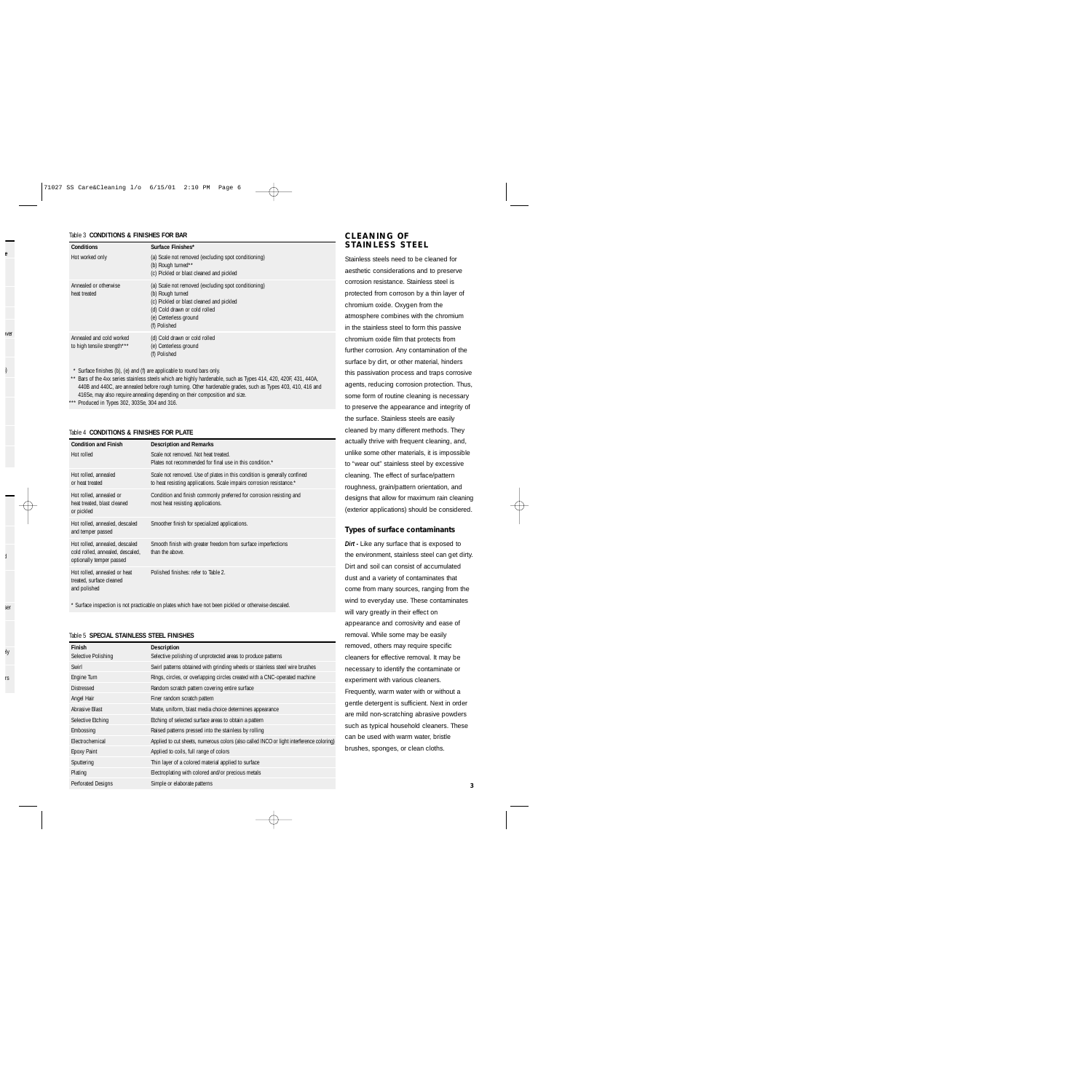Ordinary carbon steel brushes or steel wool should be avoided as they may leave particles embedded on the surface which can lead to RUSTING.

For more aggressive cleaning, a small amount of vinegar can be added to the scouring powder.

Cleaning should always be followed by rinsing in clean hot water.

When water contains mineral solids, which leave water spots, it is advisable to wipe the surface completely with dry towels.

*Fingerprints and Stains - Fingerprints and mild* stains resulting from normal use in consumer and architectural applications are the most common surface contaminates. Fortunately, these usually affect only appearance and seldom have an effect on corrosion resistance. They are easy to remove by a variety of simple cleaning methods. Fingerprints are probably the most troublesome marks to remove from the surface of smooth polished or bright finished stainless steel. Fortunately, they can be removed with a glass cleaner or by gentle rubbing with a paste of soda ash (sodium carbonate) and water applied with a soft rag. Once again, this should be followed by a thorough warm water rinse. There are several special surface finishes where fingerprints present special problems: polished No. 6, etched, some abrasive blasted finishes, and light electrochemical colors applied over satin or brushed finishes. (NOTE: there are several special finishes

designed to withstand fingerprints: embossed, swirl patterns, lined patterns, etc.). *Shop oil and Grease -* Shop oils, which may carry grease, grit and metal chips, commonly produce surface soiling after many shop operations. Greases and other contaminates may also soil surfaces in food preparation and many other household and commercial situations. These soils may be corrosive in themselves or may not allow the surface to maintain passivity, and so periodic removal is a necessity. Initially, soap or detergent and water may be tried or a combination of detergent and water plus a solvent. The removal of oil and grease from stainless steel parts by immersion in chemical solvents is frequently used with cold-formed or machined parts that are laden with lubricants. This process, in its simplest form, consists of bringing liquid solvent into contact with the surface to be cleaned and allowing dissolution to take place; for example, washing a surface with trichloroethylene or similar liquid or stirring a batch of small parts in a container of solvent. Non-halgenated solvents, such as acetone, methyl alcohol, ethyl alcohol, methyl ethyl ketone, benzene, isopropyl alcohol, toluene, mineral spirits, and turpentine work well.

Many of these solvents are widely used as individual cleaners, but there are thousands of blended or compound cleaners on the market. Users are advised to contact suppliers of solvents for information on their applications on stainless steel.

### **TYPES OF CLEANERS AND METHODS General Precautions**

In selecting cleaning practices, consider the possibility of scratching and the potential for post-cleaning corrosion caused by incompletely removed cleaners. Scratching can occur on a bright mirror finish by cleaners that contain hard abrasives, or even by "grit" in wash water. This is usually

not a problem on dull finishes, or those surfaces finished with a coarse polishing grit. The best preventative measure is to avoid using abrasive cleaners unless absolutely necessary. When abrasives are needed, first experiment on an inconspicuous area. A "soft abrasive," such as pumice, should be used. Abrasives can permanently damage some colored and highly polished finishes. Advice should be obtained from the finish supplier when cleaning special finishes. Many cleaners contain corrosive ingredients which require thorough post-clean rinsing with clean water; however, thorough rinsing is recommended for all cleaning procedures. *Clean Water and Wipe -* The simplest, safest, and least costly method that will adequately do the job is always the best method. Stainless surfaces thrive with frequent cleaning because there is no surface coating to wear off stainless steels. A soft cloth and clean warm water should always be the first choice for mild stains and loose dirt and soils. A final rinse with clean water and a dry wipe will complete the process and eliminate the possibility of water stains. **Solvent Cleaning - Organic solvents can be** used to remove fresh fingerprints and oils and greases that have not had time to oxidize or decompose. The preferred solvent is one that does not contain chlorine, such as acetone, methyl alcohol, and mineral spirits. There are many compounded or blended organic cleaners that are commercially available and attempt to optimize both cleanability and safety attributes. Cleaning can be accomplished by immersing smaller articles directly into the solvent, wiping with solvent-impregnated cloths, or by sophisticated vapor or spray methods. The wiping technique sometimes leaves a streaked surface.